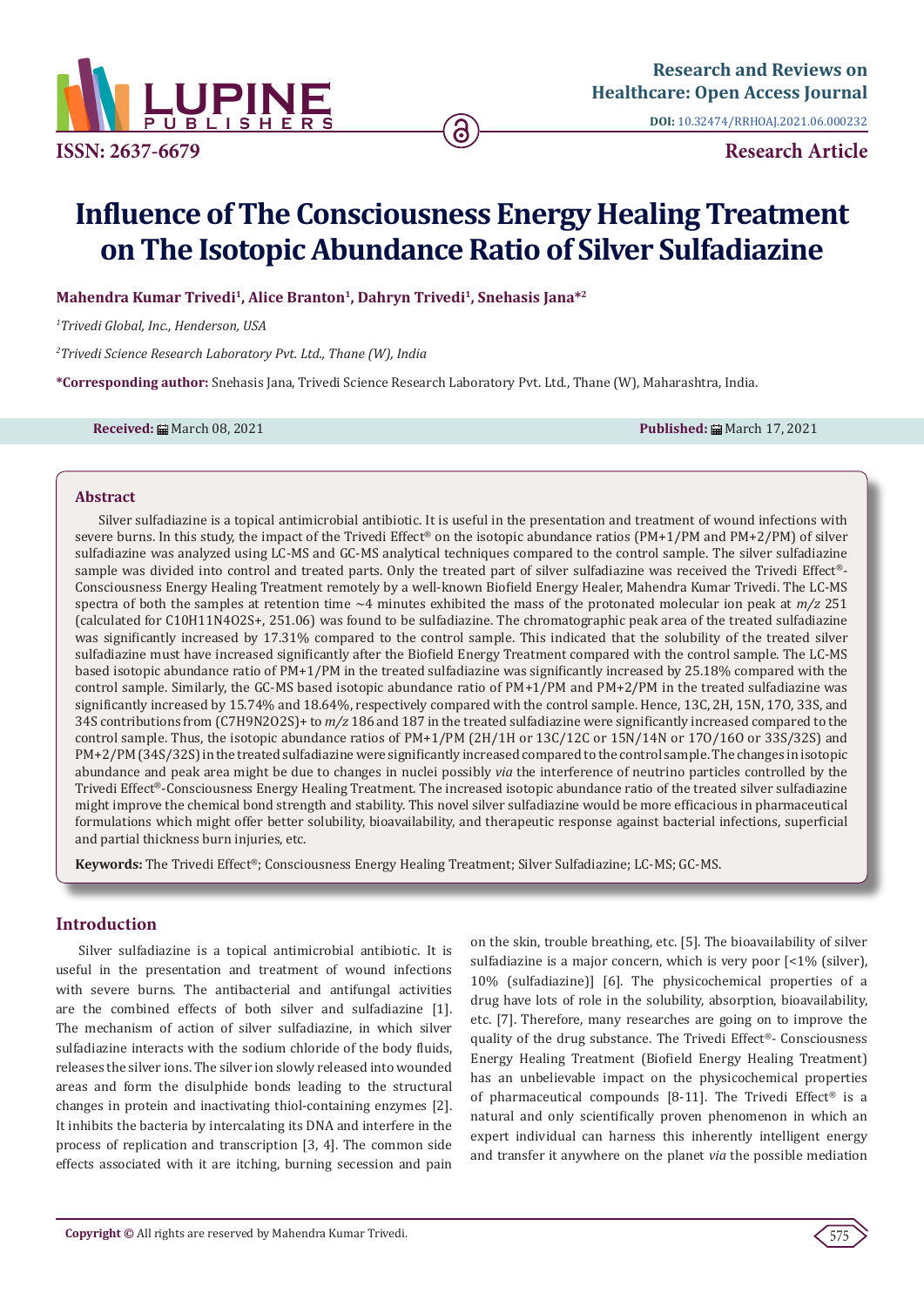of neutrinos [12]. A "Biofield" is an electromagnetic energy field that exists surrounding the living body, which is generated by the continuous movement of the electrically charged particles like ions, cells, etc. inside the body. Biofield Energy Healer can harness the energy from the "Universe" and can transfer into any living and non-living object(s), the process of treatment is called Biofield Energy Healing Treatment [13, 14].

Energy Therapies have also been reported with significant outcomes against various diseases [15]. The National Center of Complementary and Integrative Health (NCCIH) has recognized and accepted Biofield Energy Healing as a Complementary and Alternative Medicine (CAM) health care approach along with the other therapies, medicines, and practices such as Ayurveda, Chinese herb and medicine, Reiki, Tai Chi, yoga, hypnotherapy, Qi Gong, etc. [16]. These therapies have been accepted by most of the USA people [17]. The Trivedi Effect®-Consciousness Energy Healing Treatment also altered the characteristic properties of the metals, and ceramic, crops, microbes, nutraceutical compounds [18-26] and the isotopic abundance ratio of many organic compounds [27, 28]. The investigation of the stable isotope ratio has various applications in different fields of science to understand the isotope effects resulting from the variation of the isotopic composition of the molecule [29, 30]. The isotope ratio analysis can be performed by using mass spectrometry techniques. Now a days sophisticated analytical technique such as gas chromatographymass spectrometry (GC-MS) and liquid chromatography-mass spectrometry (LC-MS) were used in low micromolar concentration with appropriate precision [30, 31]. In this study, the impact of the Trivedi Effect®-Consciousness Energy Healing Treatment on the isotopic abundance ratios (PM+1/PM and PM+2/PM) of silver sulfadiazine were analyzed using LC-MS and GC-MS analytical techniques compared to the control sample.

# **Materials and Methods**

## **Chemicals and Reagents**

The test sample silver sulfadiazine was purchased from Tokyo Chemical Industry Co., Ltd., Japan and remaining chemicals like acetonitrile and ammonium acetate were purchased from Merk, India.

## **Consciousness Energy Healing Treatment Strategies**

The silver sulfadiazine powder sample was divided into two parts. One part of the sample received no Biofield Energy Treatment is called the control silver sulfadiazine. But, the control sample received treatment from a "sham" healer who did not have any knowledge about the Biofield Energy Treatment. However, the other part of the sample received the Trivedi Effect®-Consciousness Energy Healing Treatment remotely for 3 minutes under standard laboratory conditions by the renowned Biofield Energy Healer, Mahendra Kumar Trivedi, USA. The Consciousness Energy Healing Treated sample was termed as the Biofield Energy Treated silver sulfadiazine. After that, both the test samples were kept in sealed

conditions and characterized using LC-MS and GC-MS analytical techniques.

#### **Characterization**

## **Liquid Chromatography-Mass Spectrometry (LC-MS) Analysis and Calculation of Isotopic Abundance Ratio**

The LC-MS analysis of both the samples was carried out with the help of LC-MS Thermo Fisher Scientific, the USA, fitted with an ion trap detector connected with a triple-stage quadrupole mass spectrometer. The reversed phase column used here was Thermo Scientific Synchronis C18 (Length-250 mm X ID 4.6 mm X 5 micron), maintained at 25˚C. The diluent for the sample preparation was methanol and the injection volume was 5 µL. The analyte was eluted using a gradient mobile phase of acetonitrile + 10 mM ammonium acetate (80:20) pumped at a constant flow rate of 0.6 mL/min with a total run time of 10 min. Peaks were monitored at 254 nm using the PDA detector. The mass spectrometric analysis was performed under +ve ESI mode. The total ion chromatogram and mass spectrum of the individual peak were recorded. The natural abundance of each isotope (C, H, N, O, and S) can be predicted from the comparison of the height of the isotope peak with respect to the base peak. The values of the natural isotopic abundance of the common elements are obtained from the literature [30, 32-34]. The LC-MS based isotopic abundance ratios (PM+1/PM) for the control and Biofield Energy Treated silver sulfadiazine was calculated using equation 1.

% Change in isotopic abundance ratio = [(IARTreated – IARControl)/ IARControl) x 100] (1)

Where IARTreated = isotopic abundance ratio in the treated sample and IARControl = isotopic abundance ratio in the control sample.

#### **Gas chromatography-mass spectrometry (GC-MS) analysis**

The samples of silver sulfadiazine also analyzed with the help of Perkin Elmer Gas chromatograph equipped with a PE-5MS capillary column (30M x 250 micros x 0.250 microns) and attached to a single quadrupole mass detector was operated with electron impact (EI) ionization in +ve ion mode. The oven temperature was maintained from 75°C (5 min hold) to 280°C (14.5 min hold) @ 10°C/min with a total run time of 40 min. The sample was prepared taking 60 mg of the silver sulfadiazine in 4 ml dimethyl sulfoxide. The identification and characterization of silver sulfadiazine were confirmed by GC retention times and by a comparison of the mass spectra of samples. The GC-MS based isotopic abundance ratios (PM+1/PM and PM+2/PM) for both the samples were calculated using equation 1.

## **Results and Discussion**

#### **Liquid Chromatography-Mass Spectrometry (LC-MS)**

The silver sulfadiazine showed the single major chromatographic peak at the retention time ( $\text{R}_{\text{t}}$ ) of  $\sim$ 4 minutes in the chromatograms in case of both the samples (Figure 1). The peak area of the

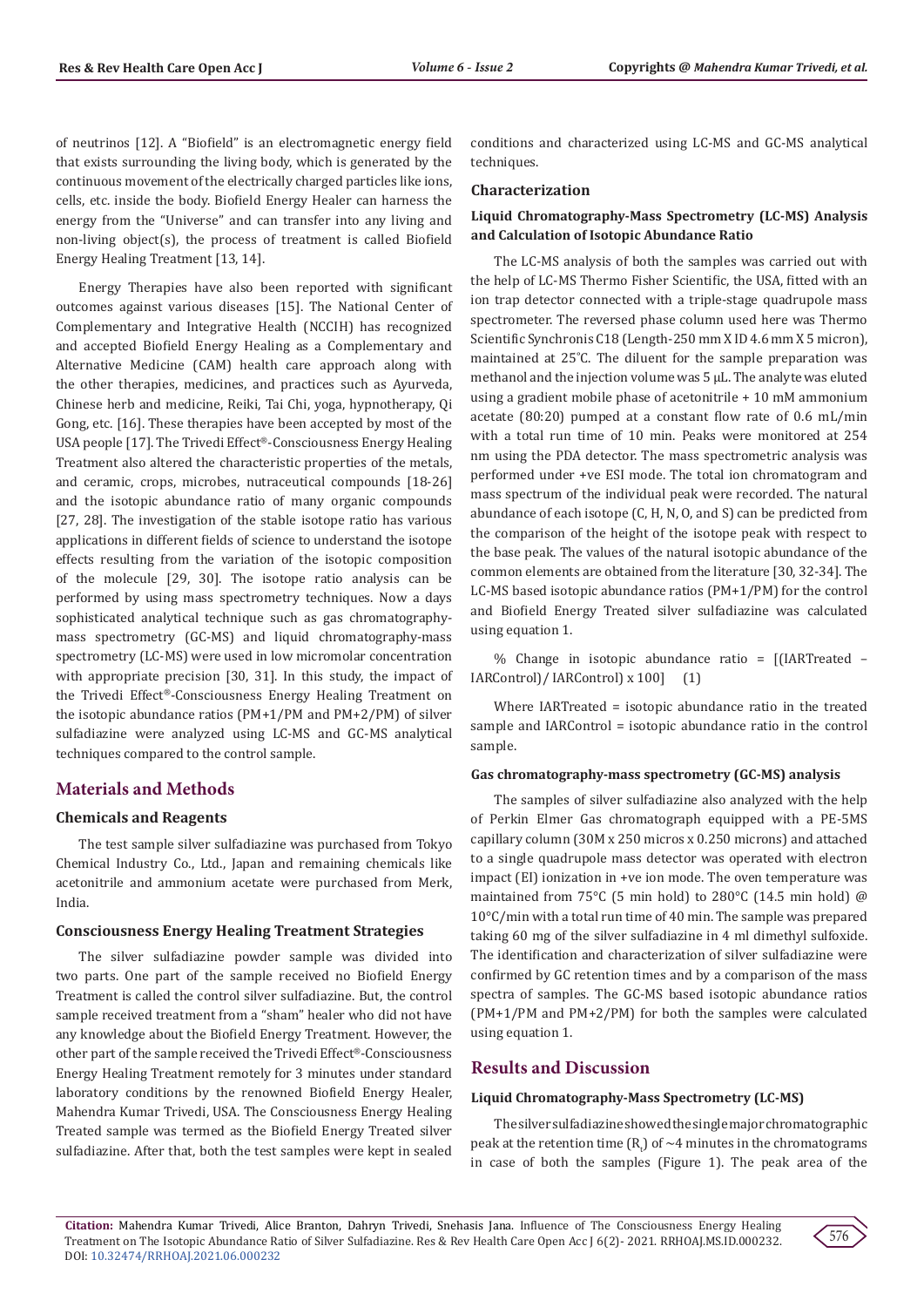treated sample was significantly increased by 39.6% compared to the control sample. The result was supported by the previous study, where the particle size of the Biofield Energy Treated silver sulfadiazine was significantly decreased and surface area was significantly increased by 17.31% compared to the control sample [9]. Thus, the solubility profile of the Biofield Energy Treated silver sulfadiazine would have increased significantly after the Biofield Energy Treatment compared with the control sample. The silver sulfadiazine samples showed the protonated molecular mass peak [M+H]+ at *m/z* 251 (calculated for C10H11N4O2S+, 251.06) with 100% base peak intensity in the MS spectrum was found to be sulfadiazine (Figure 2). The experimental data were well matched with the reported literature data [35]. Along with the molecular ion peak other fragmentation peaks at *m/z* 214.5, 185, and 156 for C7H11N4O2S+, C7H9N2O2S+, and C6H6NO2S+, respectively in both the samples (Figures 2 and 3).



**Figure 1:** Liquid chromatograms of the control and Biofield Energy Treated sulfadiazine.



**Figure 2:** Mass spectra of the control and treated sulfadiazine at  $\mathsf{R}_{\mathsf{t}}$  4.1 minutes.

**Citation:** Mahendra Kumar Trivedi, Alice Branton, Dahryn Trivedi, Snehasis Jana. Influence of The Consciousness Energy Healing Treatment on The Isotopic Abundance Ratio of Silver Sulfadiazine. Res & Rev Health Care Open Acc J 6(2)- 2021. RRHOAJ.MS.ID.000232. DOI: [10.32474/RRHOAJ.2021.06.00023](http://dx.doi.org/10.32474/RRHOAJ.2021.06.000232)2.

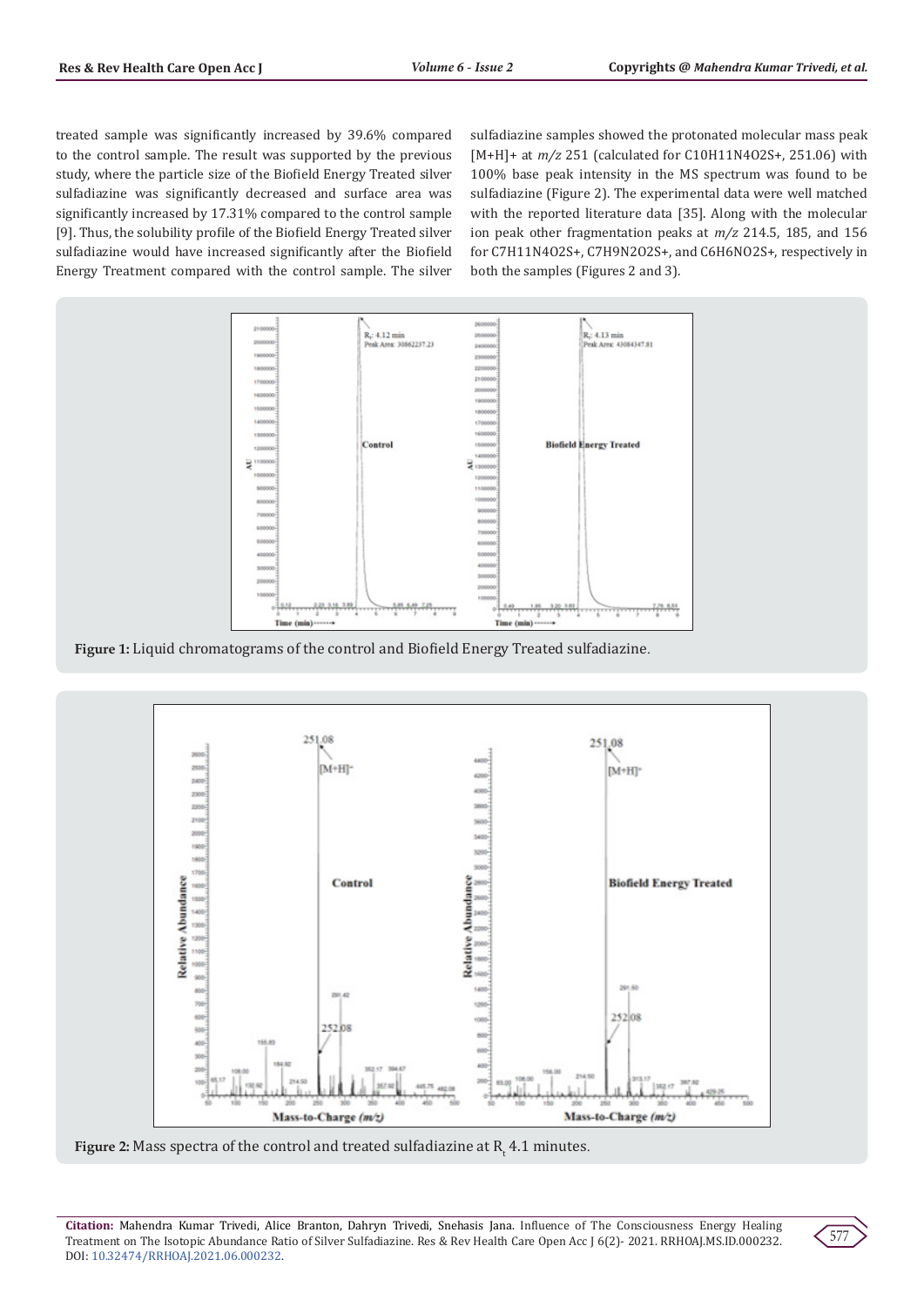

**Figure 3:**Proposed fragmentation pattern of silver sulfadiazine.

The theoretical calculation of PM+1 for sulfadiazine was presented as below:

P (13C) =  $[(10 \times 1.1\%) \times 100\%$  (the actual size of the M+ peak)]  $/ 100\% = 11\%$ 

 $P (2H) = [(11 \times 0.015\%) \times 100\%]/100\% = 0.165\%$ 

 $P(15N) = [(4 \times 0.4\%) \times 100\%] / 100\% = 1.6\%$ 

 $P(170) = [(2 \times 0.04\%) \times 100\%] / 100\% = 0.08\%$ 

 $P (33S) = [(1 \times 0.75\%) \times 100\%]/100\% = 0.75\%$ 

PM+1, i.e. 13C, 2H, 15N, 17O and 33S contributions from (C10H11N4O2S)+ to *m/z* 252.08 = 13.6%

From the above calculation, it has been found that 13C, 15N, and 33S have major contribution to *m/z* 252.08. The calculated isotopic abundance (13.6%) is close to the experimental value 11.24% (Table 1). The isotopic abundance ratio analysis PM and PM+1 for sulfadiazine near *m/z* 251.08 [M+] and 252.08 [(M+1)+], respectively of both the samples in the ESI-MS spectra (Table 1). The percentage change of the isotopic abundance ratio (PM+1/PM) in the treated sulfadiazine was significantly increased by 25.18% compared with the control sample (Table 1). Therefore, it was concluded that the 13C, 2H, 15N, 17O, and 33S contributions from (C10H11N4O2S)+ to *m/z* 252.08 in the treated sulfadiazine were significantly increased compared to the control sample.

| <b>Parameter</b>                                                                         | Control sample | <b>Biofield Energy Treated</b><br>sample |
|------------------------------------------------------------------------------------------|----------------|------------------------------------------|
| $P_{M}$ at $m/z$ 251 (%)                                                                 | 100            | 100                                      |
| $P_{M+1}$ at $m/z$ 252 (%)                                                               | 11.24          | 14.07                                    |
| $P_{M+1}/P_{M}$                                                                          | 0.11           | 0.14                                     |
| % Change of isotopic abundance ratio $(P_{M+1}/P_M)$<br>compared with the control sample |                | 25.18                                    |

PM: the relative peak intensity of the parent molecular ion [M+].

PM+1: the relative peak intensity of the isotopic molecular ion [(M+1)+].

M: mass of the parent molecule.

#### **Gas Chromatography-Mass Spectrometry (GC-MS) Analysis**

The control and treated silver sulfadiazine showed a sharp chromatographic peak at the  $R_t$  18.99 and 17.63 minutes, respectively in the GC-MS chromatograms (Figures 4 and 5). The change in the  $R_t$  indicated a change in the polarity of the treated sulfadiazine compared to the control sample. This indicated that the

solubility of the treated silver sulfadiazine was altered compared to the control sample, which was supported by the LC-MS data and previously published article [9]. The GC-MS of silver sulfadiazine did not show the parent molecular ion peak in the mass spectra but, the base peak of methyl sulphonamide was observed at *m/z* 185 (calculated for C7H9N2O2S+, 185.04), along with the lower mass fragment ion peaks (Figures 4 and 5).

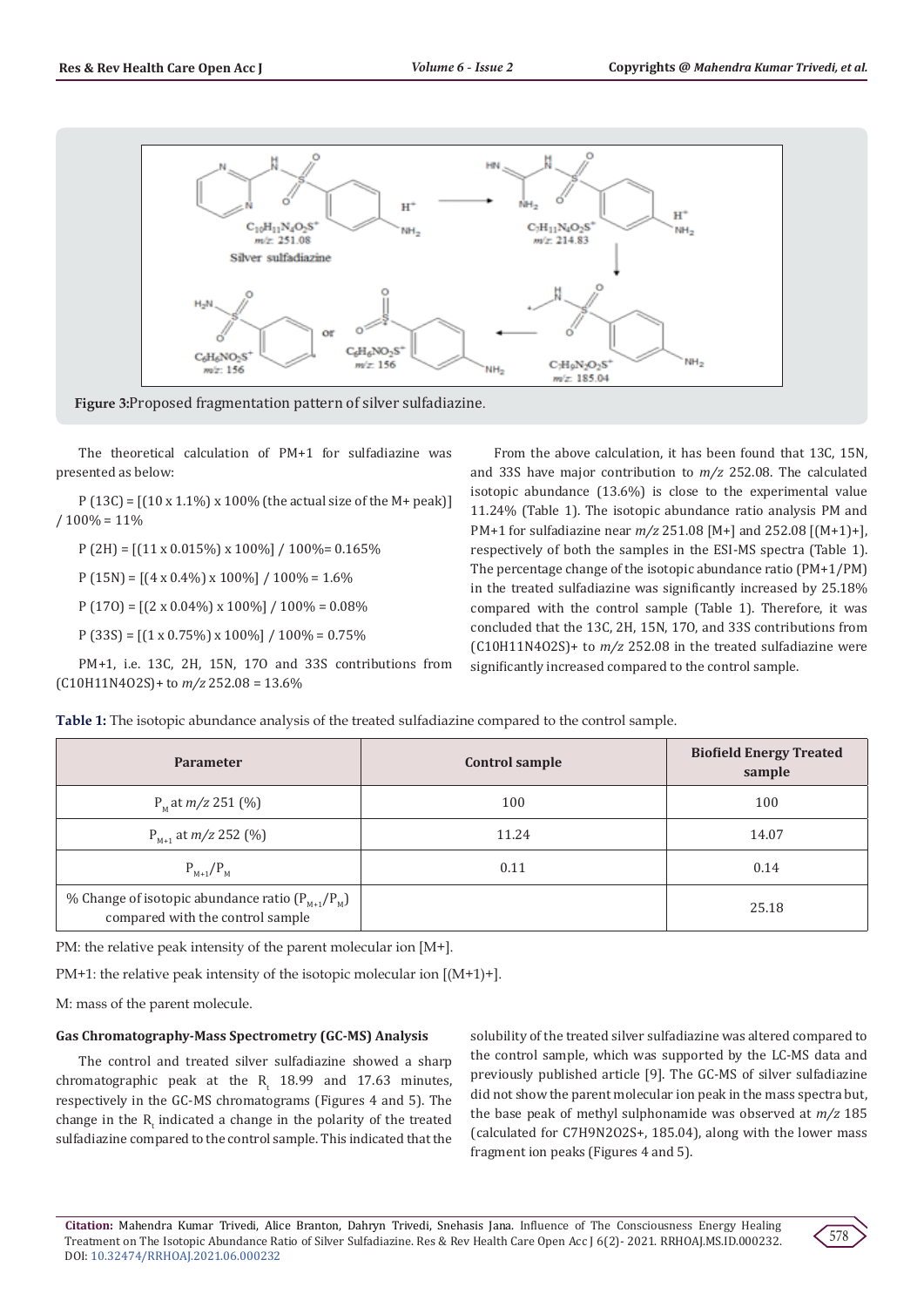

**Figure 4:**The GC-MS chromatogram and mass spectra of the control sulfadiazine.



**Figure 5:** The GC-MS chromatogram and mass spectra of the Biofield Energy Treated sulfadiazine..

The theoretical calculation of PM+1 and PM+2 for silver sulfadiazine was presented as below:

P (13C) =  $[(7 \times 1.1\%) \times 100\%$  (the actual size of the M+ peak)]  $/ 100\% = 7.7\%$ 

P (2H) = [(9 x 0.015%) x 100%] / 100%= 0.135% P (15N) =  $[(2 \times 0.4\%) \times 100\%] / 100\% = 0.8\%$  $P(170) = [(2 \times 0.04\%) \times 100\%] / 100\% = 0.08\%$ 

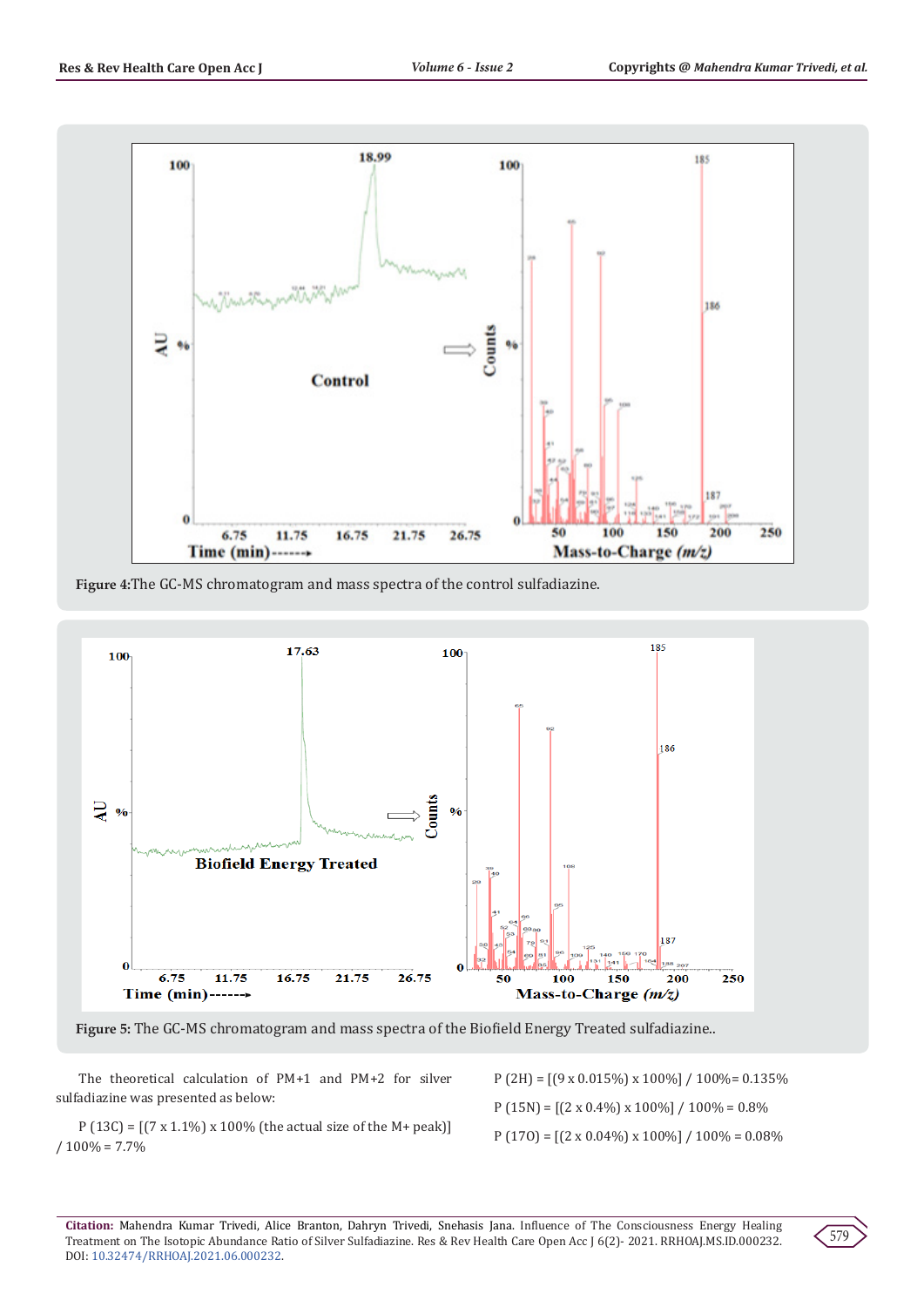$P (33S) = [(1 \times 0.75\%) \times 100\%] / 100\% = 0.75\%$ 

PM+1, i.e. 13C, 2H, 15N, 17O, and 33S contributions from (C7H9N2O2S)+ to *m/z* 185 = 9.47%

Similarly,

 $P(34S) = [(1 \times 4.21\%) \times 100\%] / 100\% = 4.21\%$ 

PM+2, i.e. 34S contributions from (C7H9N2O2S)+ to *m/z* 186  $= 4.21\%$ 

From the above calculation, it has been found that 13C, 15N, 33S, and 34S have the major contributions to *m/z* 185 and 186. The GC-MS based isotopic abundance ratio analysis of the Biofield Energy Treated samples were calculated compared to the control sample. PM, PM+1, and PM+2 for silver sulfadiazine near *m/z* 185  $[M+]$ , 186  $[(M+1)+]$ , and 187  $[(M+2)+]$ , respectively of the control and Biofield Energy Treated samples in the mass spectra (Table 2). The isotopic abundance ratio of PM+1/PM and of PM+2/PM in the treated silver sulfadiazine was significantly increased by 15.74% and 18.64%, respectively compared to the control sample (Table 2). Hence, 13C, 2H, 15N, 17O, 33S, and 34S contributions from (C7H9N2O2S)+ to *m/z* 186 and 187 in the Biofield Energy Treated sample were significantly increased compared with the control sample.

| <b>Table 2:</b> The isotopic abundance analysis of Biofield Energy Treated sulfadiazine compared to the control samples. |  |  |  |
|--------------------------------------------------------------------------------------------------------------------------|--|--|--|
|--------------------------------------------------------------------------------------------------------------------------|--|--|--|

| <b>Parameter</b>                                                                      | Control sample | <b>Biofield Energy Treated sample</b> |
|---------------------------------------------------------------------------------------|----------------|---------------------------------------|
| $PM$ at <i>m/z</i> 185 (%)                                                            | 100            | 100                                   |
| $P_{M+1}$ at $m/z$ 186 (%)                                                            | 58.51          | 67.72                                 |
| $P_{M+1}/P_{M}$                                                                       | 0.59           | 0.68                                  |
| % Change of isotopic abundance ratio $(P_{M+1}/P_M)$ compared with the control sample | 15.74          |                                       |
| $P_{M+2}$ at $m/z$ 187 (%)                                                            | 5.9            | 7                                     |
| $P_{M+2}/P_{M}$                                                                       | 0.06           | 0.07                                  |
| % Change of isotopic abundance ratio $(P_{M+2}/P_M)$ compared with the control sample |                | 18.64                                 |

PM: the relative peak intensity of the parent molecular ion [M+].

PM+1: the relative peak intensity of the isotopic molecular ion [(M+1)+].

PM+2: the relative peak intensity of the isotopic molecular ion [(M+2)+].

M: mass of the parent molecule.

The LC-MS and GC-MS based isotopic abundance ratios of PM+1/PM (2H/1H or 13C/12C or 15N/14N or 17O/16O or 33S/32S) and PM+2/PM (34S/32S) in the treated sulfadiazine were significantly improved compared to the control sample. The alteration in isotopic abundance ratios might be due to changes in nuclei possibly through the interference of neutrino particles *via* the Trivedi Effect®-Consciousness Energy Healing Treatment. Neutrino is an elementary particle with  $1/2$  integer spin, which interacts only *via* the weak subatomic force and gravity. The neutrinos have the ability to interact with the nucleus, which indicated a close relation between neutrino and the isotope formation [12, 30, 31]. The improved isotopic abundance ratios (PM+1, and PM+2) would highly influence the atomic bond vibration of the treated silver sulfadiazine [35]. The increased isotopic abundance ratio of the Consciousness Energy Healing Treated silver sulfadiazine would stronger the chemical bond and increase the stability in the body. The Trivedi Effect®-Consciousness Energy Healing Treated silver sulfadiazine might improve the solubility, bioavailability, pharmacokinetic profile, and therapeutic efficacy, which would be more advantageous in the prevention and treatment of bacterial infections, superficial and partial thickness burn injuries, etc.

# **Conclusion**

The Biofield Energy Treated silver sulfadiazine showed a significant impact on the peak area and isotopic abundance ratios after the Trivedi Effect®-Consciousness Energy Healing Treatment compared to the control sample. The LC-MS spectra of both the samples at retention time ~4 minutes exhibited the mass of the protonated molecular ion peak at *m/z* 251 (calculated for C10H11N4O2S+, 251.06) was found to be sulfadiazine. The chromatographic peak area of the Biofield Energy Treated sulfadiazine was significantly increased by 17.31% compared to the control sample. This indicated that the solubility of the treated silver sulfadiazine must have increased significantly after the Biofield Energy Treatment compared with the control sample. The LC-MS based isotopic abundance ratio of PM+1/PM in the Biofield Energy Treated sulfadiazine was significantly increased by 25.18% compared with the control sample. Similarly, the GC-MS based isotopic abundance ratio of PM+1/PM and PM+2/PM in the treated sulfadiazine was significantly increased by 15.74% and 18.64%, respectively compared with the control sample. Hence, 13C, 2H, 15N, 17O, 33S, and 34S contributions from (C7H9N2O2S)+ to

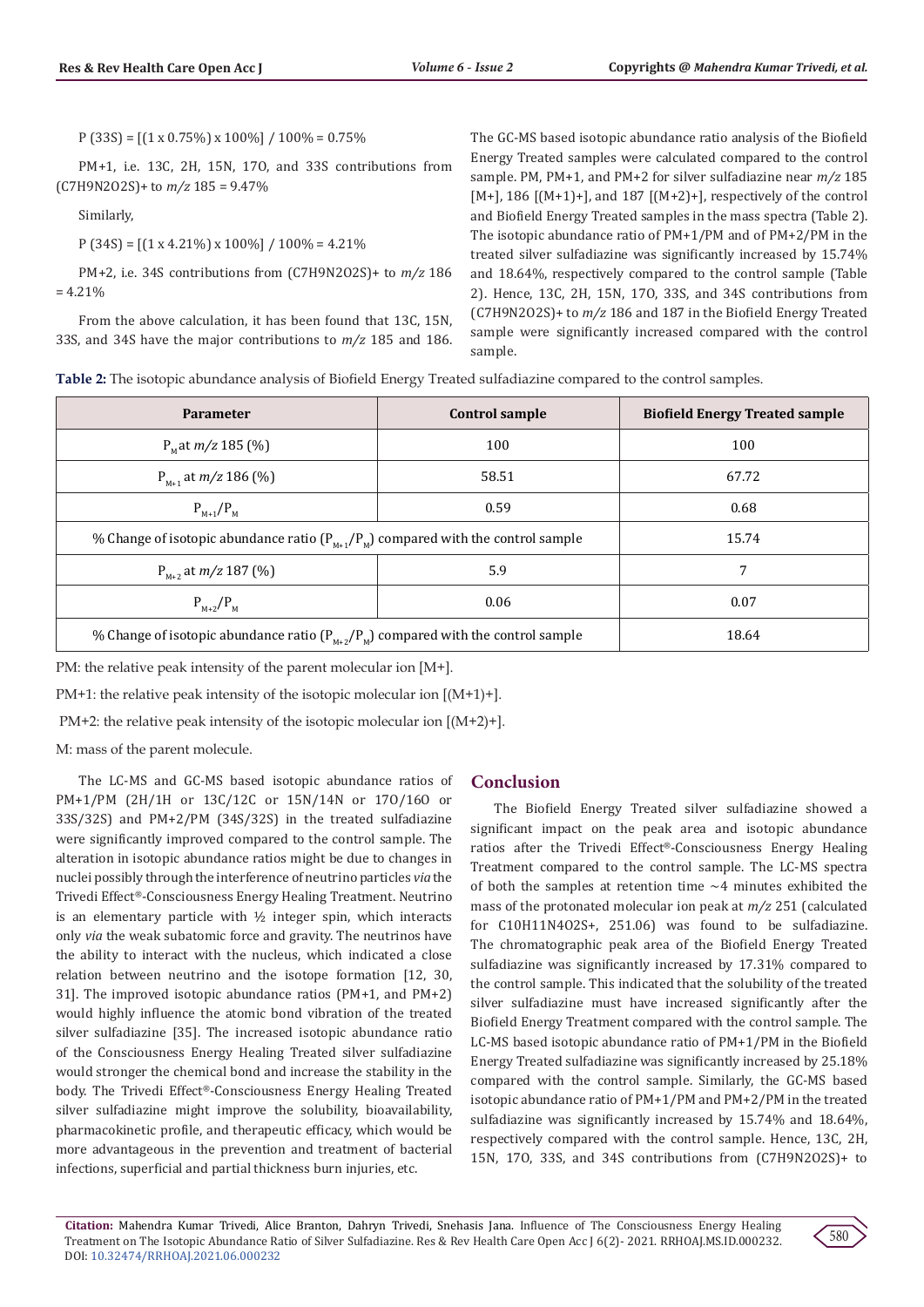*m/z* 186 and 187 in the Biofield Energy Treated sulfadiazine were significantly increased compared to the control sample. Thus, the isotopic abundance ratios of PM+1/PM (2H/1H or 13C/12C or 15N/14N or 17O/16O or 33S/32S) and PM+2/PM (34S/32S) in the Biofield Energy Treated sulfadiazine were significantly increased compared to the control sample. The changes in isotopic abundance and peak area might be due to changes in nuclei possibly *via* the interference of neutrino particles controlled by the Trivedi Effect®- Consciousness Energy Healing Treatment. The increased isotopic abundance ratio of the Consciousness Energy Healing Treated silver sulfadiazine might improve the chemical bond strength, led to increase the stability in the body. This novel silver sulfadiazine would be more efficacious in pharmaceutical formulations which might offer better solubility, bioavailability, and therapeutic response against bacterial infections, superficial and partial thickness burn injuries, etc.

## **Acknowledgements**

The authors are grateful to Sophisticated Instrumentation Centre for Applied Research & Testing (SICART) India, Trivedi Science, Trivedi Global, Inc., Trivedi Testimonials, and Trivedi Master Wellness for their assistance and support during this work.

### **References**

- 1. Marx J, Walls R, Hockberger R (2013) Rosen's Emergency Medicine-Concepts and Clinical Practice. Elsevier Health Sciences 2: 8<sup>th</sup> Edn.
- 2. World Health Organization (2009) "WHO Model List of Essential Medicines". 205: pp.126.
- 3. Herbert SR, Howard SC (1972) Silver Sulfadiazine: Effect on the Growth and Metabolism of Bacteria. Antimicrobial Agents and Chemotherapy 2: 367-372.
- 4. [Wysor MS, Zollinhofer RE \(1972\) On the mode of action of silver](https://pubmed.ncbi.nlm.nih.gov/4629761/)  [sulfadiazine. Pathobiology 38: 296-308.](https://pubmed.ncbi.nlm.nih.gov/4629761/)
- 5. (2018) "Silver Sulfadiazine". Drugs.com.
- 6. [Charles HN, James EA, Milo G \(1971\) Physiologic surface active agents](https://pubmed.ncbi.nlm.nih.gov/5548230/)  [and drug absorption VIII: Effect of bile flow on sulfadiazine absorption](https://pubmed.ncbi.nlm.nih.gov/5548230/)  [in the rat. J Pharm Sci 60: 145-147.](https://pubmed.ncbi.nlm.nih.gov/5548230/)
- 7. [Trivedi MK, Nayak G, Patil S, Tallapragada RM, Mishra R \(2015\) Influence](https://www.researchgate.net/publication/281280896_Influence_of_Biofield_Treatment_on_Physicochemical_Properties_of_Hydroxyethyl_Cellulose_and_Hydroxypropyl_Cellulose)  [of biofield treatment on physicochemical properties of hydroxyethyl](https://www.researchgate.net/publication/281280896_Influence_of_Biofield_Treatment_on_Physicochemical_Properties_of_Hydroxyethyl_Cellulose_and_Hydroxypropyl_Cellulose)  [cellulose and hydroxypropyl cellulose. J Mol Pharm Org Process Res 3:](https://www.researchgate.net/publication/281280896_Influence_of_Biofield_Treatment_on_Physicochemical_Properties_of_Hydroxyethyl_Cellulose_and_Hydroxypropyl_Cellulose)  [126.](https://www.researchgate.net/publication/281280896_Influence_of_Biofield_Treatment_on_Physicochemical_Properties_of_Hydroxyethyl_Cellulose_and_Hydroxypropyl_Cellulose)
- 8. Trivedi MK, Branton A, Trivedi D, Nayak G, Saikia G, Jana S (2015) Physical and structural characterization of biofield treated imidazole derivatives. Nat Prod Chem Res 3: 187.
- 9. [Trivedi MK, Patil S, Shettigar H, Bairwa K, Jana S \(2015\) Spectroscopic](https://www.researchgate.net/publication/281587106_Spectroscopic_Characterization_of_Biofield_Treated_Metronidazole_and_Tinidazole)  [characterization of biofield treated metronidazole and tinidazole. Med](https://www.researchgate.net/publication/281587106_Spectroscopic_Characterization_of_Biofield_Treated_Metronidazole_and_Tinidazole)  [chem 5: 340-344.](https://www.researchgate.net/publication/281587106_Spectroscopic_Characterization_of_Biofield_Treated_Metronidazole_and_Tinidazole)
- 10. [Trivedi MK, Patil S, Shettigar H, Bairwa K, Jana S \(2015\) Spectroscopic](https://www.researchgate.net/publication/281062335_Spectroscopic_Characterization_of_Chloramphenicol_and_Tetracycline_An_Impact_of_Biofield_Treatment)  [characterization of chloramphenicol and tetracycline: An impact of](https://www.researchgate.net/publication/281062335_Spectroscopic_Characterization_of_Chloramphenicol_and_Tetracycline_An_Impact_of_Biofield_Treatment)  [biofield. Pharm Anal Acta 6: pp.395.](https://www.researchgate.net/publication/281062335_Spectroscopic_Characterization_of_Chloramphenicol_and_Tetracycline_An_Impact_of_Biofield_Treatment)
- 11. [Trivedi MK, Mohan TRR \(2016\) Biofield energy signals, energy](https://www.researchgate.net/publication/309739352_Biofield_Energy_Signals_Energy_Transmission_and_Neutrinos)  [transmission and neutrinos. American Journal of Modern Physics 5:](https://www.researchgate.net/publication/309739352_Biofield_Energy_Signals_Energy_Transmission_and_Neutrinos)  [172-176.](https://www.researchgate.net/publication/309739352_Biofield_Energy_Signals_Energy_Transmission_and_Neutrinos)
- 12. [Rubik B \(2002\) The biofield hypothesis: Its biophysical basis and role in](https://pubmed.ncbi.nlm.nih.gov/12614524/) [medicine. J Altern Complement Med 8: 703-717.](https://pubmed.ncbi.nlm.nih.gov/12614524/)
- 13. [Nemeth L \(2008\) Energy and biofield therapies in practice. Beginnings](https://pubmed.ncbi.nlm.nih.gov/19271554/) [28: 4-5.](https://pubmed.ncbi.nlm.nih.gov/19271554/)
- 14. Rubik B, Muehsam D, Hammerschlag R, Jain S (2015) Biofield science and healing: history, terminology, and concepts. Glob Adv Health Med 4: 8-14.
- 15. Koithan M (2009) Introducing complementary and alternative therapies. J Nurse Pract 5: 18-20.
- 16. [Barnes PM, Bloom B, Nahin RL \(2008\) Complementary and alternative](https://pubmed.ncbi.nlm.nih.gov/19361005/) [medicine use among adults and children: United States, 2007. Natl](https://pubmed.ncbi.nlm.nih.gov/19361005/) [Health Stat Report 12: 1-23.](https://pubmed.ncbi.nlm.nih.gov/19361005/)
- 17. [Nayak G, Trivedi MK, Branton A, Trivedi D, Jana S \(2018\) Evaluation of the](https://www.researchgate.net/publication/328657161_Evaluation_of_the_Effect_of_Consciousness_Energy_Healing_Treatment_on_the_Physicochemical_and_Thermal_Properties_of_Selenium) [effect of consciousness energy healing treatment on the physicochemical](https://www.researchgate.net/publication/328657161_Evaluation_of_the_Effect_of_Consciousness_Energy_Healing_Treatment_on_the_Physicochemical_and_Thermal_Properties_of_Selenium) [and thermal properties of selenium. Journal of New Developments in](https://www.researchgate.net/publication/328657161_Evaluation_of_the_Effect_of_Consciousness_Energy_Healing_Treatment_on_the_Physicochemical_and_Thermal_Properties_of_Selenium) [Chemistry 2: 13-23.](https://www.researchgate.net/publication/328657161_Evaluation_of_the_Effect_of_Consciousness_Energy_Healing_Treatment_on_the_Physicochemical_and_Thermal_Properties_of_Selenium)
- 18. [Trivedi D, Trivedi MK, Branton A, Nayak G, Jana S \(2019\) Consciousness](https://www.researchgate.net/publication/336828019_Consciousness_Energy_Healing_Treatment_Influenced_the_Physicochemical_Properties_of_Zinc) [energy healing treatment: Impact on physicochemical and thermal](https://www.researchgate.net/publication/336828019_Consciousness_Energy_Healing_Treatment_Influenced_the_Physicochemical_Properties_of_Zinc) [properties of zinc. Modern Approaches on Material Science. Mod App](https://www.researchgate.net/publication/336828019_Consciousness_Energy_Healing_Treatment_Influenced_the_Physicochemical_Properties_of_Zinc) [Matrl Sci 1: 95-101.](https://www.researchgate.net/publication/336828019_Consciousness_Energy_Healing_Treatment_Influenced_the_Physicochemical_Properties_of_Zinc)
- 19. Dahryn T, Mahendra Kumar T, Alice B, Gopal N, Snehasis J (2019) Evaluation of the physicochemical and thermal properties of antimony: Influence of the energy of consciousness healing treatment. Op Acc J Bio Eng & Bio Sci 3: 303-309.
- 20. [Nayak G, Trivedi MK, Branton A, Trivedi D, Jana S \(2018\) The](https://www.researchgate.net/publication/335096695_The_Physicochemical_and_Thermal_Properties_of_Consciousness_Energy_Healing_Treated_Silver_Oxide_Ag2O) [physicochemical and thermal properties of consciousness energy](https://www.researchgate.net/publication/335096695_The_Physicochemical_and_Thermal_Properties_of_Consciousness_Energy_Healing_Treated_Silver_Oxide_Ag2O) healing treated silver oxide  $(Ag_2O)$ . Aspects in Mining & Mineral Science. [2: 1-6.](https://www.researchgate.net/publication/335096695_The_Physicochemical_and_Thermal_Properties_of_Consciousness_Energy_Healing_Treated_Silver_Oxide_Ag2O)
- 21. [Nayak G, Trivedi MK, Branton A, Trivedi D, Jana S \(2018\) Evaluation](https://www.researchgate.net/publication/335096749_Evaluation_of_the_Physicochemical_and_Thermal_Properties_of_Chromium_Trioxide_CrO3_Impact_of_Consciousness_Energy_Healing_Treatment) [of the physicochemical and thermal properties of chromium trioxide](https://www.researchgate.net/publication/335096749_Evaluation_of_the_Physicochemical_and_Thermal_Properties_of_Chromium_Trioxide_CrO3_Impact_of_Consciousness_Energy_Healing_Treatment)  $\text{[CrO}_3$ [\): Impact of consciousness energy healing treatment. Research &](https://www.researchgate.net/publication/335096749_Evaluation_of_the_Physicochemical_and_Thermal_Properties_of_Chromium_Trioxide_CrO3_Impact_of_Consciousness_Energy_Healing_Treatment) [Development in Material Science. 8: 1-6.](https://www.researchgate.net/publication/335096749_Evaluation_of_the_Physicochemical_and_Thermal_Properties_of_Chromium_Trioxide_CrO3_Impact_of_Consciousness_Energy_Healing_Treatment)
- 22. [Trivedi MK, Nayak G, Patil S, Tallapragada RM, Latiyal O \(2015\) Studies](https://www.researchgate.net/publication/281062294_Studies_of_the_Atomic_and_Crystalline_Characteristics_of_Ceramic_Oxide_Nano_Powders_after_Bio_field_Treatment) [of the atomic and crystalline characteristics of ceramic oxide nano](https://www.researchgate.net/publication/281062294_Studies_of_the_Atomic_and_Crystalline_Characteristics_of_Ceramic_Oxide_Nano_Powders_after_Bio_field_Treatment) [powders after bio field treatment. Ind Eng Manage 4: 161.](https://www.researchgate.net/publication/281062294_Studies_of_the_Atomic_and_Crystalline_Characteristics_of_Ceramic_Oxide_Nano_Powders_after_Bio_field_Treatment)
- 23. [Sances F, Flora E, Patil S, Spence A, Shinde V \(2013\) Impact of biofield](https://www.researchgate.net/publication/280621841_Impact_of_biofield_treatment_on_ginseng_and_organic_blueberry_yield) [treatment on ginseng and organic blueberry yield. Agrivita, Journal of](https://www.researchgate.net/publication/280621841_Impact_of_biofield_treatment_on_ginseng_and_organic_blueberry_yield) [Agricultural Science 35: 22-29.](https://www.researchgate.net/publication/280621841_Impact_of_biofield_treatment_on_ginseng_and_organic_blueberry_yield)
- 24. [Trivedi MK, Branton A, Trivedi D, Nayak G, Mondal SC, Jana S \(2015\)](https://www.researchgate.net/publication/283509303_Antimicrobial_Sensitivity_Biochemical_Characteristics_and_Biotyping_of_Staphylococcus_saprophyticus_An_Impact_of_Biofield_Energy_Treatment) [Antimicrobial sensitivity, biochemical characteristics and biotyping of](https://www.researchgate.net/publication/283509303_Antimicrobial_Sensitivity_Biochemical_Characteristics_and_Biotyping_of_Staphylococcus_saprophyticus_An_Impact_of_Biofield_Energy_Treatment) *Staphylococcus saprophyticus*[: An impact of biofield energy treatment. J](https://www.researchgate.net/publication/283509303_Antimicrobial_Sensitivity_Biochemical_Characteristics_and_Biotyping_of_Staphylococcus_saprophyticus_An_Impact_of_Biofield_Energy_Treatment) [Women's Health Care 4: pp. 271.](https://www.researchgate.net/publication/283509303_Antimicrobial_Sensitivity_Biochemical_Characteristics_and_Biotyping_of_Staphylococcus_saprophyticus_An_Impact_of_Biofield_Energy_Treatment)
- 25. Branton A, Jana S (2017) Effect of the biofield energy healing treatment on the pharmacokinetics of 25-hydroxyvitamin  $D_3$  [25(OH)D3] in rats after a single oral dose of vitamin  $D_3$ . American Journal of Pharmacology and Phytotherapy 2: 11-18.
- 26. [Trivedi MK, Branton A, Trivedi D, Nayak G, Sethi KK, Jana S \(2016\)](https://www.researchgate.net/publication/307583130_Isotopic_Abundance_Ratio_Analysis_of_Biofield_Energy_Treated_Indole_Using_Gas_Chromatography-Mass_Spectrometry) [Isotopic abundance ratio analysis of biofield energy treated indole using](https://www.researchgate.net/publication/307583130_Isotopic_Abundance_Ratio_Analysis_of_Biofield_Energy_Treated_Indole_Using_Gas_Chromatography-Mass_Spectrometry) [gas chromatography-mass spectrometry. Science Journal of Chemistry](https://www.researchgate.net/publication/307583130_Isotopic_Abundance_Ratio_Analysis_of_Biofield_Energy_Treated_Indole_Using_Gas_Chromatography-Mass_Spectrometry) [4: 41-48.](https://www.researchgate.net/publication/307583130_Isotopic_Abundance_Ratio_Analysis_of_Biofield_Energy_Treated_Indole_Using_Gas_Chromatography-Mass_Spectrometry)
- 27. [Trivedi MK, Branton A, Trivedi D, Nayak G, Panda P, Jana S \(2016\)](https://www.researchgate.net/publication/306000109_Evaluation_of_the_Isotopic_Abundance_Ratio_in_Biofield_Energy_Treated_Resorcinol_Using_Gas_Chromatography-Mass_Spectrometry_Technique) [Evaluation of the isotopic abundance ratio in biofield energy treated](https://www.researchgate.net/publication/306000109_Evaluation_of_the_Isotopic_Abundance_Ratio_in_Biofield_Energy_Treated_Resorcinol_Using_Gas_Chromatography-Mass_Spectrometry_Technique) [resorcinol using gas chromatography-mass spectrometry technique.](https://www.researchgate.net/publication/306000109_Evaluation_of_the_Isotopic_Abundance_Ratio_in_Biofield_Energy_Treated_Resorcinol_Using_Gas_Chromatography-Mass_Spectrometry_Technique) [Pharm Anal Acta 7: 481.](https://www.researchgate.net/publication/306000109_Evaluation_of_the_Isotopic_Abundance_Ratio_in_Biofield_Energy_Treated_Resorcinol_Using_Gas_Chromatography-Mass_Spectrometry_Technique)
- 28. [Schellekens RC, Stellaard F, Woerdenbag HJ, Frijlink HW, Kosterink JG](https://pubmed.ncbi.nlm.nih.gov/21801197/) [\(2011\) Applications of stable isotopes in clinical pharmacology. Br J Clin](https://pubmed.ncbi.nlm.nih.gov/21801197/) [Pharmacol 72: 879-897.](https://pubmed.ncbi.nlm.nih.gov/21801197/)

**Citation:** Mahendra Kumar Trivedi, Alice Branton, Dahryn Trivedi, Snehasis Jana. Influence of The Consciousness Energy Healing Treatment on The Isotopic Abundance Ratio of Silver Sulfadiazine. Res & Rev Health Care Open Acc J 6(2)- 2021. RRHOAJ.MS.ID.000232. DOI: [10.32474/RRHOAJ.2021.06.00023](http://dx.doi.org/10.32474/RRHOAJ.2021.06.000232)2.